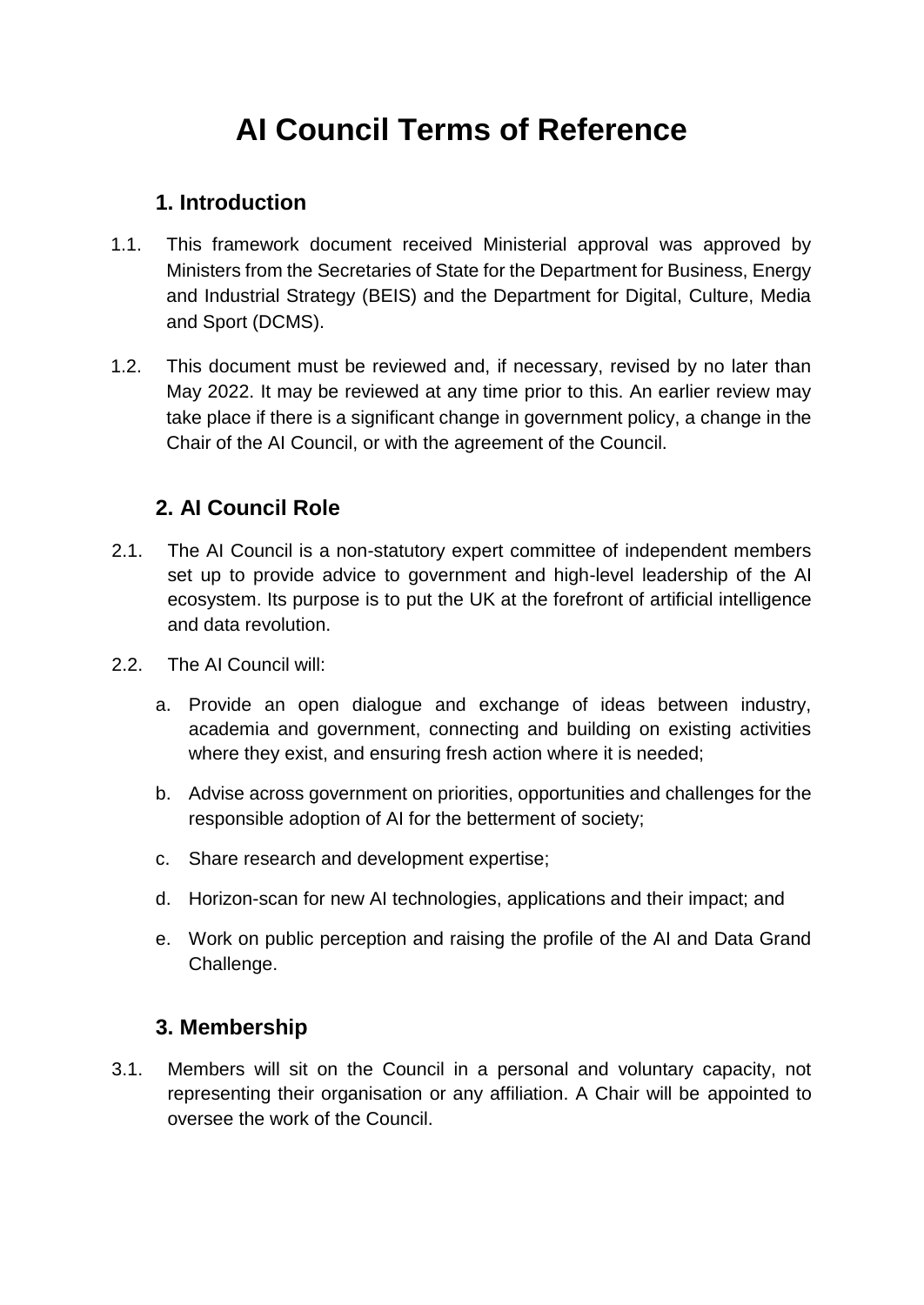- 3.2. The AI Council Chair will join by invitation of the Secretaries of State for Business, Energy and Industrial Strategy and Digital, Culture, Media and Sport. Members will join by the invitation of the AI Council Chair and Secretaries of State.
- 3.3. Members are invited to sit on the Council for up to three years, which constitutes one term. Membership will be reviewed regularly by the Chair and Office for AI to ensure engagement, expertise and emerging areas of priority are covered by appropriate Council membership. There is a presumption members of the Council will not serve more than two terms.
- 3.4. Members are expected to attend the majority of Council meetings (minimum two a year) and cannot send deputies to attend in their place. It is anticipated that the time commitment will be circa 2 days a quarter, including a half day meeting quarterly.
- 3.5. All members of the AI Council are expected to follow public service values, for example:
	- a. Following the Seven Principles of Public Life (Annex A); and
	- b. Not misusing information gained in the course of their activity for personal gain or for political purpose, nor seeking the use of the AI Council to promote their private interests or those of connected persons, firms, businesses or other organisations.

## **4. Ways of working**

- 4.1. The AI Council will be supported by a small Secretariat formed of civil servants from the Office for AI. The primary function of the Secretariat is to support the Council by arranging and minuting meetings, facilitating and coordinating papers and providing guidance to the Council.
- 4.2. The Council will agree a set of annual priorities with advice from the Office for AI.
- 4.3. The AI Council will meet quarterly, with the expectation that the Council will meet outside of London twice a year.
- 4.4. Working Groups will be formed depending on the priorities of the Council and the advice of the Office for AI. These will be led by members but may include participants from the wider AI community. Depending on the topic of the working group, members of relevant government departments will be engaged. In order to ensure government is well placed to respond to their findings, the Council and any Working Groups will maintain a dialogue with the Office for AI throughout any projects including likely findings, recommendations or advice.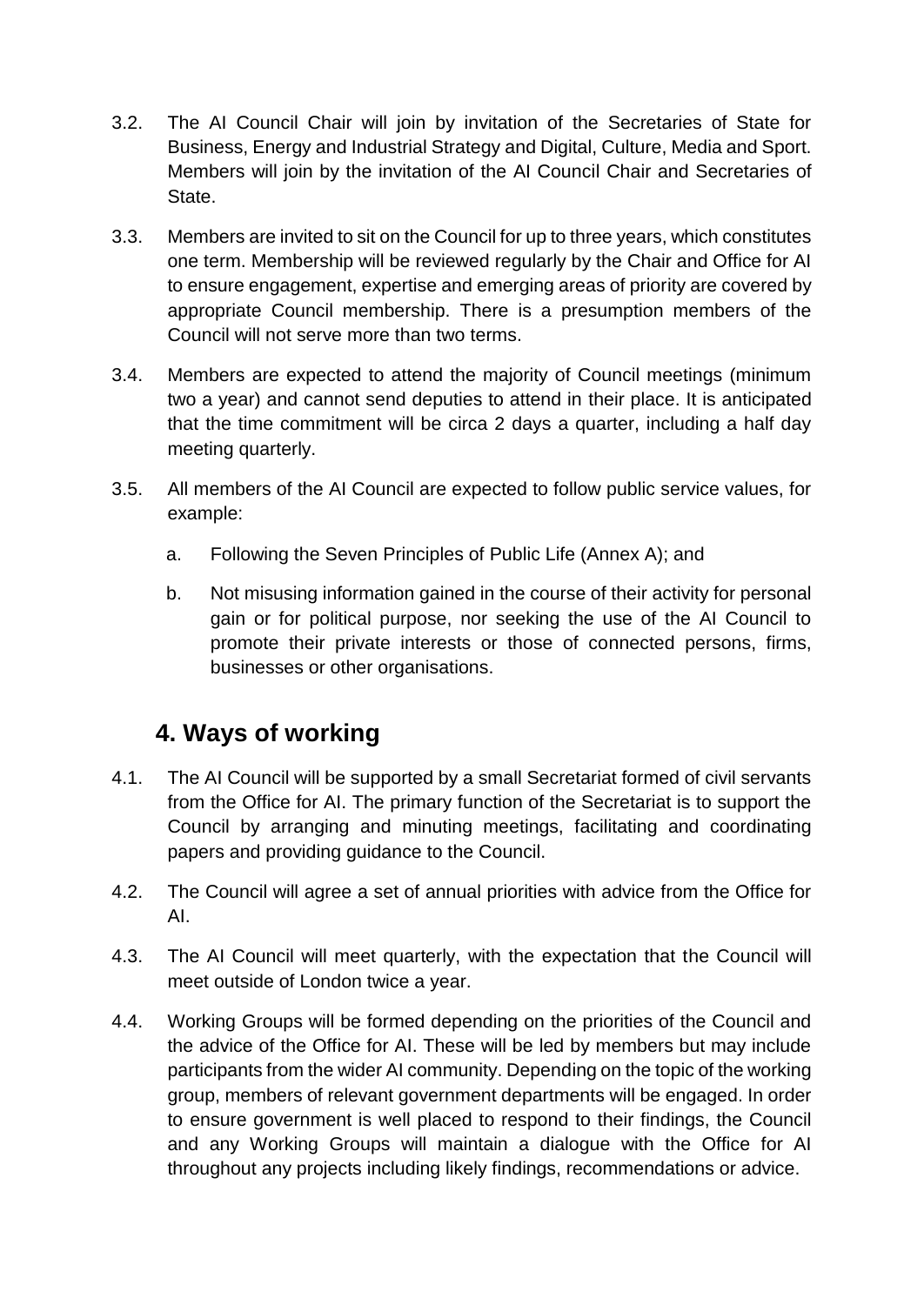- 4.5. The Office for AI will attend Council meetings to provide information to inform the Council members' discussion as well as provide the Secretariat function. Ministers from BEIS and DCMS will attend the AI Council at least once a year, and at the invitation of the Council Chair whenever there are relevant items. Other individuals, including policy officials, may be invited to attend on the agreement of the AI Council Chair.
- 4.6. The relevant government department(s) will provide responses to any recommendations made by the AI Council, at the following Council meeting. The Chair is expected to meet with the Secretaries of State annually to discuss the Council's work programme and progress.
- 4.7. A Ways of Working document has been written alongside this Framework which includes clarity on the Secretariat's role and working with Officials.

## **5. Transparency**

- 5.1. The AI Council will operate with a presumption of openness and transparency. Where possible and practical, the AI Council will make public (through publication online) relevant papers. The contents of the papers should not be publicly disclosed by Council members until they have been formally released by the Secretariat.
- 5.2. A summary of AI Council meetings will be published. These will reflect discussions on a non-attributable basis, unless conflicts of interest need to be recorded.
- 5.3. If Council members wish to raise a concern, this can either be through the Chair or Secretariat of the Council. Concerns can be raised confidentially, though we encourage transparency in all ways of working.

## **6. Communications**

- 6.1. The Chair of the AI Council should be the primary spokesperson for any contact with the media.
- 6.2. If a member of the AI Council is approached for an interview/media on behalf of the AI Council this should be referred to the Secretariat for advice where possible.
- 6.3. If a member is speaking or writing in a personal or professional capacity to the media and identified as a member of the AI Council, it should be made clear that the individual's view is not necessarily that of the AI Council and the AI Council does not represent Government policy.